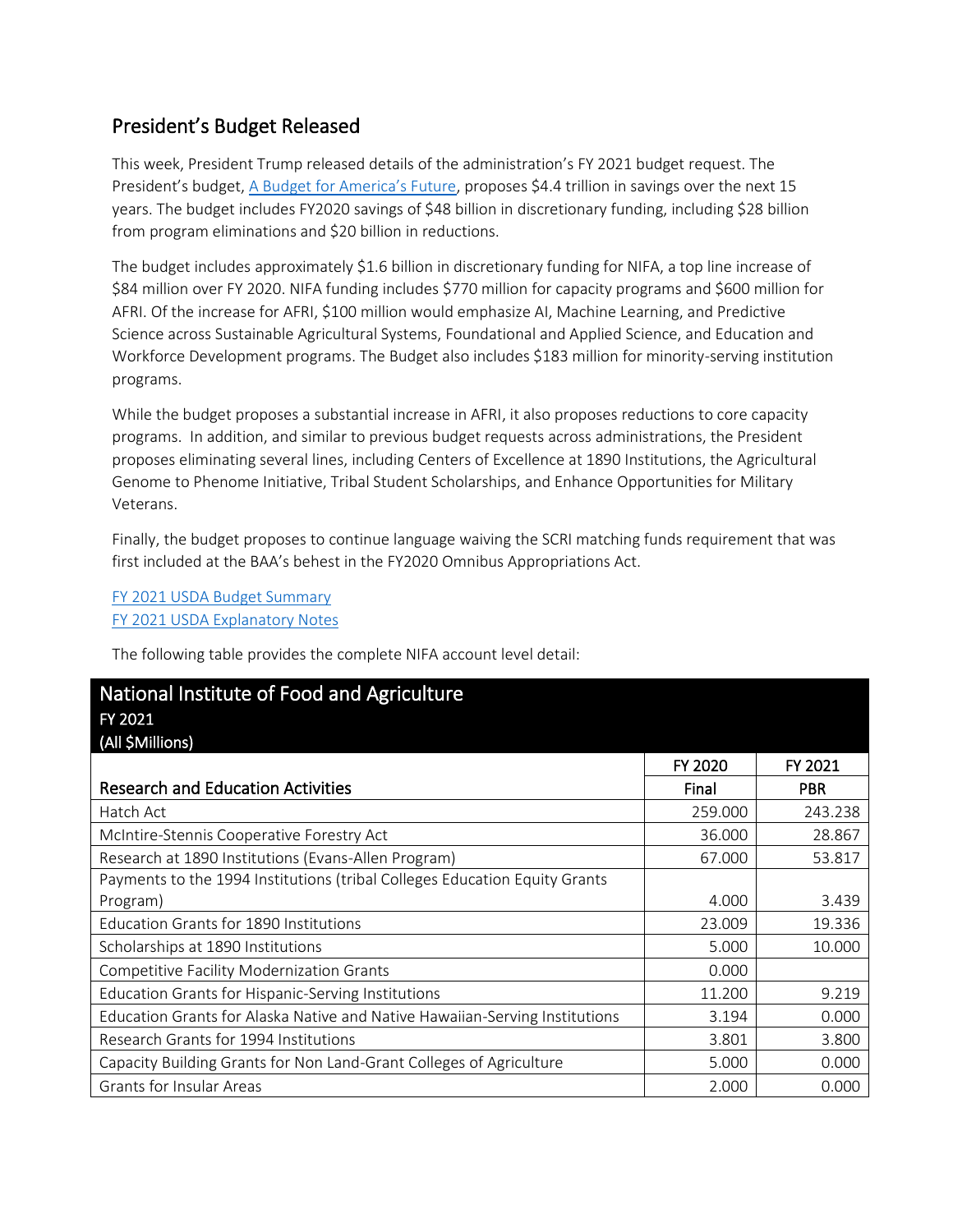| Competitive Program for Native Alaskans, Native Hawaiians, and Insular Area  |         |            |
|------------------------------------------------------------------------------|---------|------------|
| Institutions                                                                 | 0.000   | 5.000      |
| Agriculture and Food Research Initiative                                     | 425.000 | 600.000    |
| Veterinary Medicine Loan Repayment                                           | 8.000   | 8.000      |
| Veterinary Services Grant Program                                            | 3.000   | 0.000      |
| Continuing Animal Health and Disease Research Program                        | 4.000   | 0.000      |
| Supplemental and Alternative Crops                                           | 1.000   | 0.000      |
| Multicultural Scholars, Graduate Fellowship and Institution Challenge Grants | 9.000   | 0.000      |
| Secondary and 2-year Post-Secondary Education                                | 0.900   | 0.000      |
| <b>Aquaculture Centers</b>                                                   | 5.000   | 0.000      |
| Sustainable Agriculture Research and Education                               | 37.000  | 37.000     |
| Farm Business Management                                                     | 2.000   | 2.000      |
| Sun Grant Program                                                            | 3.000   | 0.000      |
| Research Equipment Grants                                                    | 5.000   | 0.000      |
| Alfalfa and Forage Research Program                                          | 3.000   | 0.000      |
| Minor Crop Pest Management (IR-4)                                            | 11.913  | 17.000     |
| Special Research Grants                                                      |         |            |
| Global Change/UV Monitoring                                                  | 1.405   | 0.000      |
| Potato Research                                                              | 2.750   | 0.000      |
| Aquaculture Research                                                         | 2.000   | 0.000      |
| Necessary Expenses of Research & Education Activities                        |         |            |
| <b>Grants Management Systems</b>                                             | 7.830   | 7.924      |
| GSA Rent and DHS Security Expenses                                           |         |            |
| Federal Administration - Other Necessary Expenses                            | 11.862  | 0.000      |
| Alteration/Repair Expenses                                                   |         |            |
| Single Account - General Administration                                      |         | 19.346     |
| General Provision: Relocation and Building Alteration/Repair Expenses        |         |            |
| General Provision: 1890 Institution Centers of Excellence                    |         | 0.000      |
| Subtotal                                                                     | 962.864 | 1067.986   |
|                                                                              |         |            |
|                                                                              | FY 2020 | FY 2021    |
| <b>Extension Activities</b>                                                  | Final   | <b>PBR</b> |
| Smith-Lever Act, Sections 3(b) and (c) programs and Cooperative Extension    | 315.000 | 299.430    |
| Extension Services at 1890 Institutions                                      | 57.000  | 48.620     |
| Extension Services at 1994 Institutions                                      | 8.000   | 6.446      |
| Facility Improvements at 1890 Institutions                                   | 20.500  | 19.730     |
| Renewable Resources Extension Act                                            | 4.060   | 4.060      |
| Rural Health and Safety Education Programs                                   | 4.000   | 3.000      |
| Food Animal Residue Avoidance Database Program                               | 2.500   | 0.000      |
| Women and Minorities in STEM Fields                                          | 0.400   | 0.400      |
| Food Safety Outreach Program                                                 | 8.000   | 8.000      |
| Food & Ag Service Learning                                                   | 1.000   | 0.000      |
| Farmer Stress Assistance Network                                             | 10.000  | 8.000      |